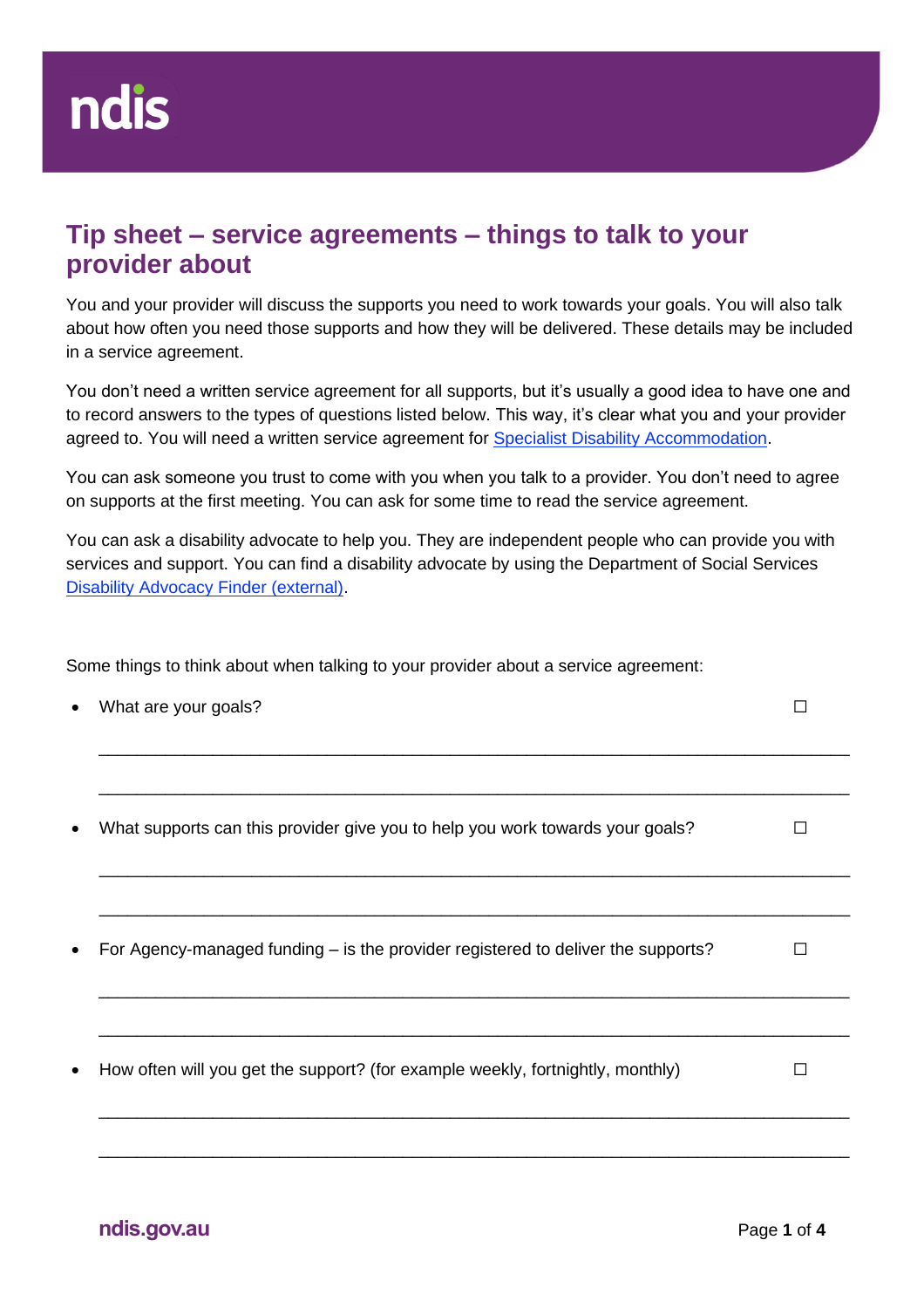

|           | What will this support help you do?                                                                                                              |        |
|-----------|--------------------------------------------------------------------------------------------------------------------------------------------------|--------|
| $\bullet$ | What does the support cost?                                                                                                                      | $\Box$ |
| $\bullet$ | How will the provider get paid?                                                                                                                  | $\Box$ |
|           | For self-managers - what is the provider's invoicing timeframe? How long do you have to pay the<br>invoice? What happens if the payment is late? | □      |
|           |                                                                                                                                                  |        |
|           |                                                                                                                                                  |        |
|           | How long is this service agreement?                                                                                                              | П      |
|           | How often is progress reviewed to see if you are still working towards your goals?<br>$\Box$                                                     |        |
|           |                                                                                                                                                  |        |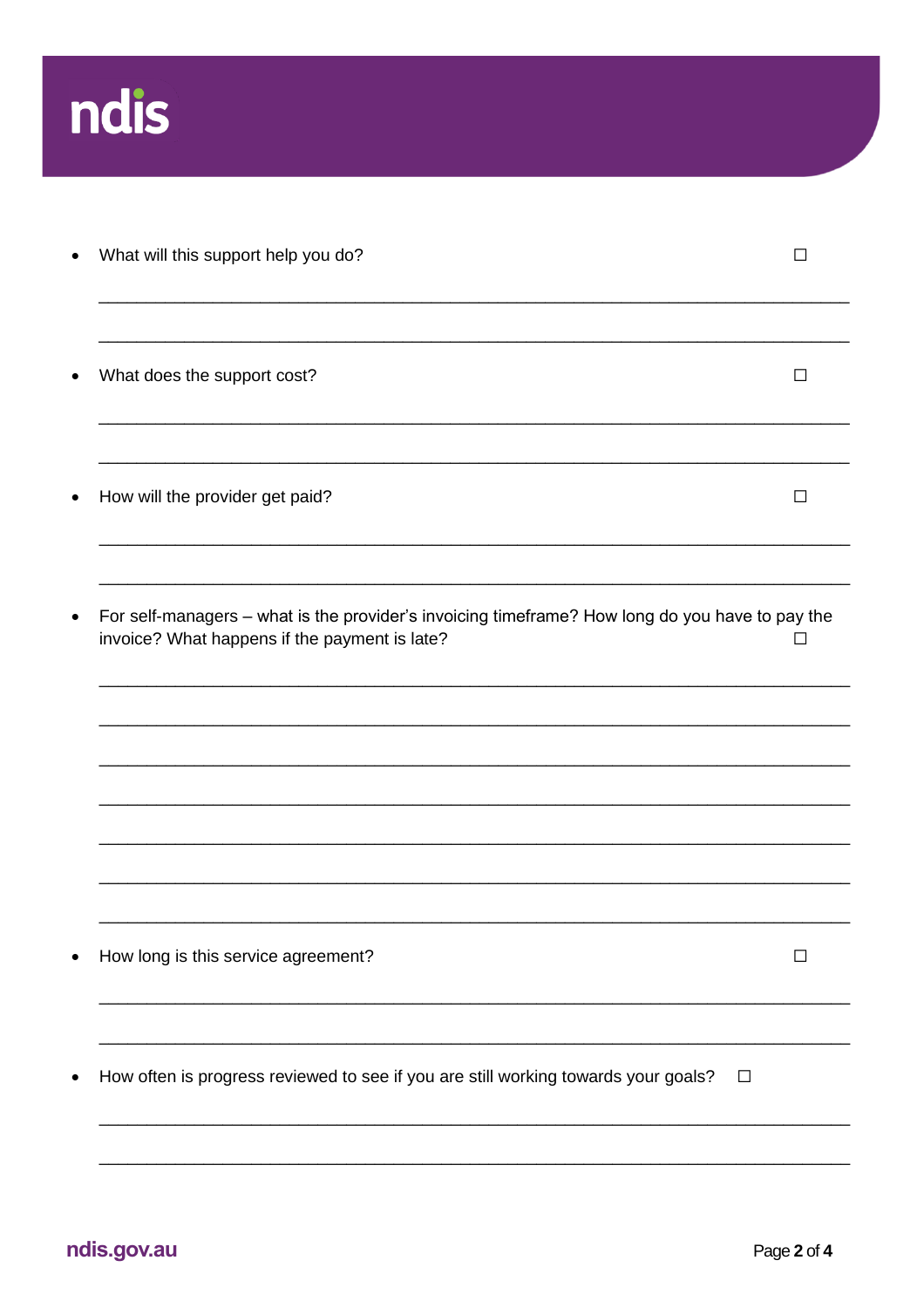

| What do you have to do between visits?                                                                                                                                                                                                                                                             |        |
|----------------------------------------------------------------------------------------------------------------------------------------------------------------------------------------------------------------------------------------------------------------------------------------------------|--------|
| What does your provider have to do as part of the service?                                                                                                                                                                                                                                         |        |
| If something in the service agreement doesn't suit you, talk to your provider. Explain why it doesn't<br>suit you and ask if you can change the service agreement.                                                                                                                                 |        |
| Do you charge cancellation fees?<br>If yes - for Agency-managed and plan-managed participants, check the amount aligns with the<br><b>NDIS Pricing Arrangements and Price Limits</b><br>- for self-managed participants, check the amount aligns with the cost of the support and is<br>reasonable |        |
| What do you do if there's a problem?                                                                                                                                                                                                                                                               | $\Box$ |
| How much notice do you need to give to end the service agreement?                                                                                                                                                                                                                                  |        |
| How much notice does the provider need to give to end the service agreement?                                                                                                                                                                                                                       | $\Box$ |
|                                                                                                                                                                                                                                                                                                    |        |